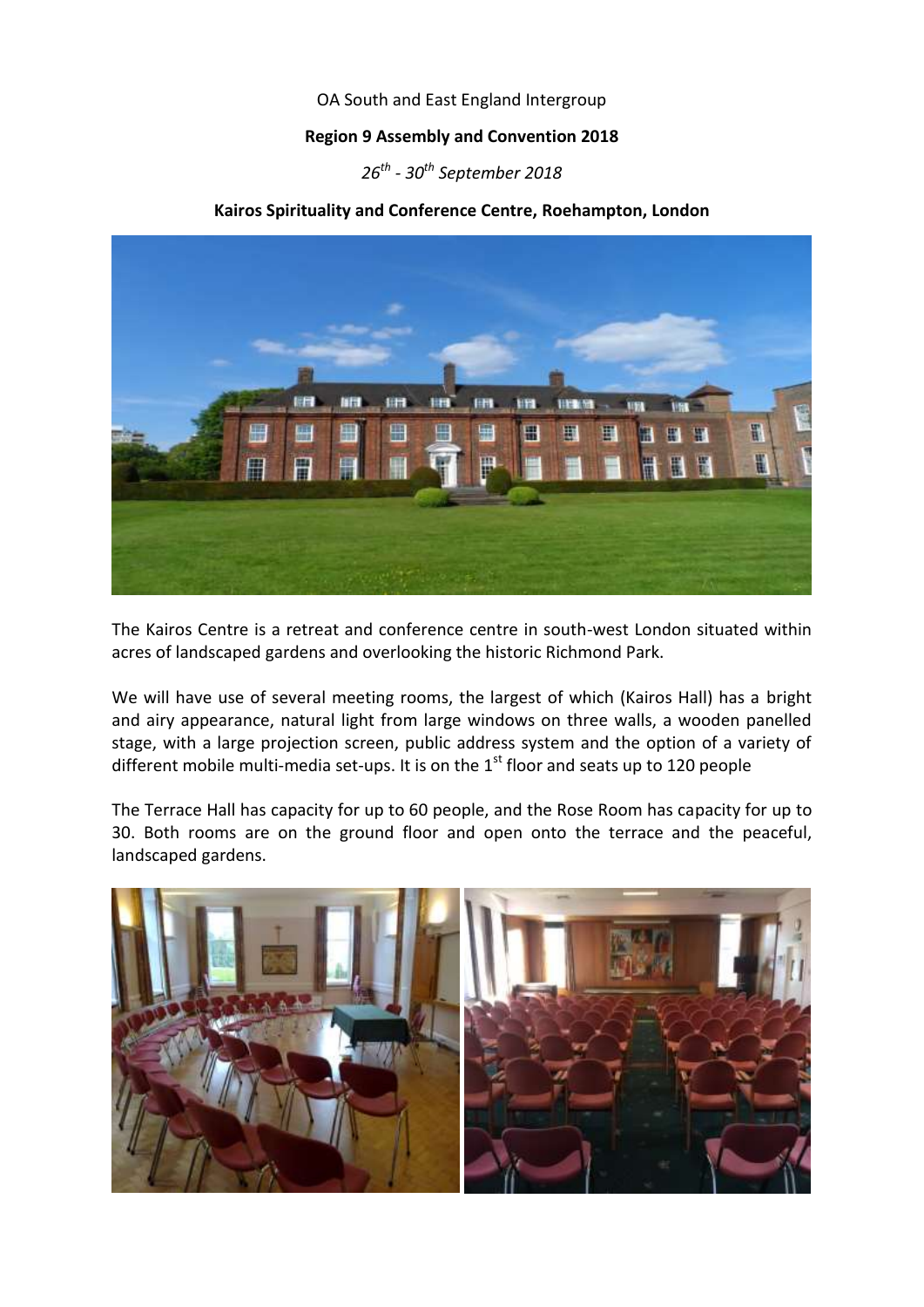All meeting rooms are accessible by wheelchair with a lift to all floors and the larger rooms are equipped with hearing loops.

Complimentary Wi-Fi is available throughout the building and is accessible in all meeting rooms.

In addition to the above, communal areas and prayer rooms are available for our delegates to use during their stay.

## **Accommodation**

The centre can currently accommodate up to 36 people across their range of single and twin rooms. Some have ensuite facilities and others share a bathroom. The majority are suitable for disabled access.

Rooms cost £45 (approx. 53 EUR) per night for ensuite, £35 (approx. 41 EUR) per person for a twin ensuite when shared and £35 (41 EUR) for a standard room with shared bathroom.

All rooms have complimentary Wi-Fi and tea/coffee making facilities.

There is also alternative accommodation of up to 30 rooms at the nearby Elm Grove Conference Centre, part of Roehampton University. Rooms cost £67 (approx. 79 EUR) with breakfast and £57 (approx. 67 EUR) without. They are all ensuite with small double bed, tea coffee making facilities, hair dryer, television, iron and ironing board and complimentary Wi-Fi. Elm Grove is a 10-minute walk from the Kairos Centre.

#### **Catering**

The Kairos Centre has developed a reputation for the quality and variety of their home cooked meals.

They can accommodate vegetarian and vegan diets, gluten, dairy and lactose free meals. Delegates may bring their own food if this is vital to their needs. There are 2 fridges in the main part of the centre in which perishables could be stored.